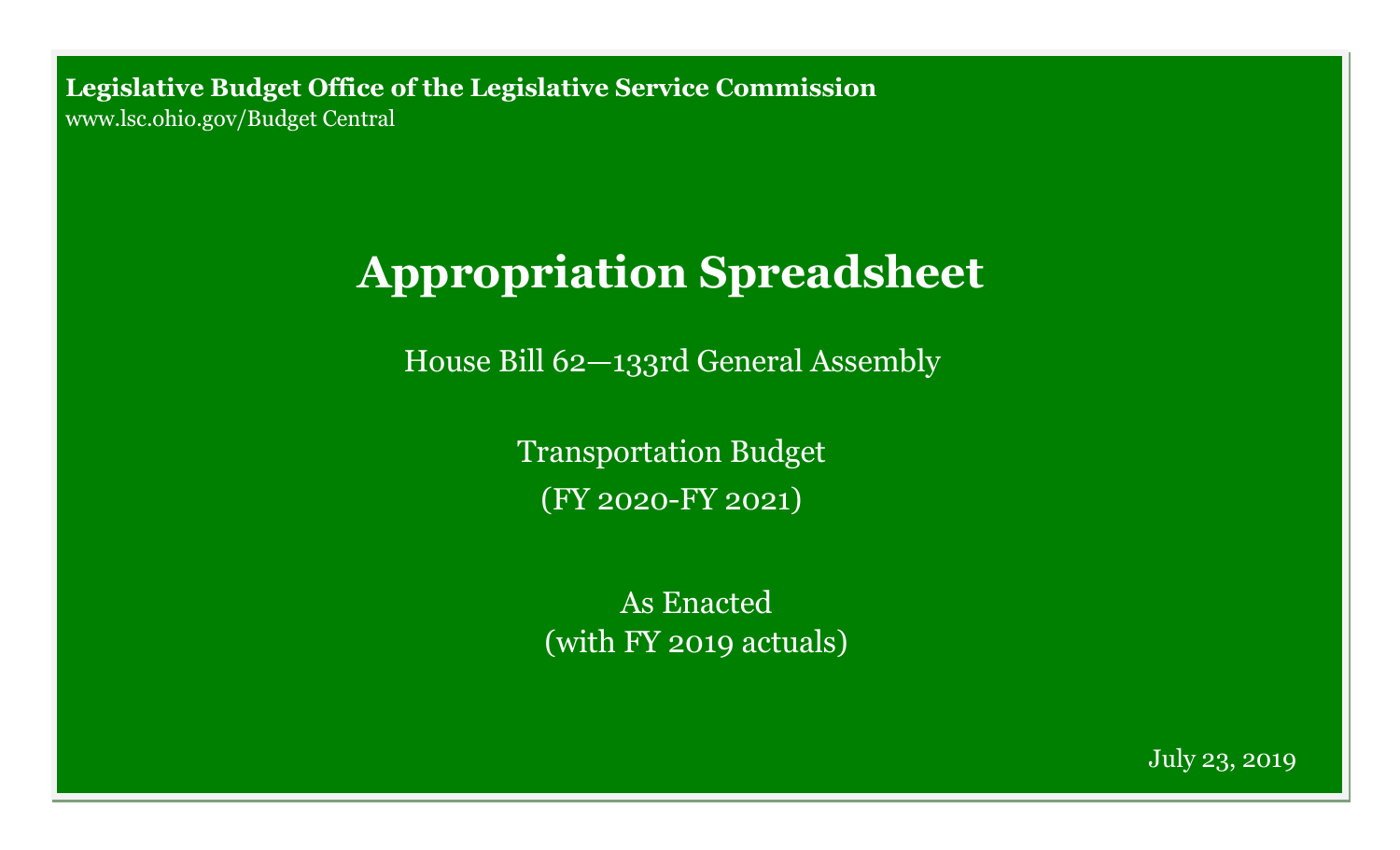|                                          |        |                                                            |                            |                                        | <b>Appropriations</b> | FY 2019 to FY 2020               |                                    | <b>Appropriations</b>                               | FY 2020 to FY 2021      |                    |
|------------------------------------------|--------|------------------------------------------------------------|----------------------------|----------------------------------------|-----------------------|----------------------------------|------------------------------------|-----------------------------------------------------|-------------------------|--------------------|
| <b>Line Item Detail by Agency</b>        |        | <b>FY 2018</b>                                             | <b>FY 2019</b>             | <b>FY 2020</b>                         | \$ Change             | % Change                         | <b>FY 2021</b>                     | \$ Change                                           | % Change                |                    |
| <b>Report For: Transportation Budget</b> |        |                                                            | <b>Version: As Enacted</b> |                                        |                       |                                  |                                    |                                                     |                         |                    |
| <b>DEV</b>                               |        | <b>Development Services Agency</b>                         |                            |                                        |                       |                                  |                                    |                                                     |                         |                    |
| 4W00                                     |        | 195629 Roadwork Development                                | \$17,342,060               | \$9,459,889                            | \$15,200,000          | \$5,740,111                      | 60.68%                             | \$15,200,000                                        | \$0\$                   | 0.00%              |
| Sub-Total Dedicated Purpose Fund Group   |        | \$17,342,060                                               | \$9,459,889                | \$15,200,000                           | \$5,740,111           | 60.68%                           | \$15,200,000                       | \$0                                                 | 0.00%                   |                    |
| <b>Development Services Agency Total</b> |        | \$17,342,060                                               | \$9,459,889                | \$15,200,000                           | \$5,740,111           | 60.68%                           | \$15,200,000                       | \$0                                                 | 0.00%                   |                    |
| <b>DPS</b>                               |        | <b>Department of Public Safety</b>                         |                            |                                        |                       |                                  |                                    |                                                     |                         |                    |
| GRF                                      | 761408 | <b>Highway Patrol Operating Expenses</b>                   | \$0                        | \$0                                    | \$0                   | \$0                              | N/A                                | \$35,000,000                                        | \$35,000,000            | N/A                |
|                                          |        | Sub-Total General Revenue Fund                             | \$0                        | \$0                                    | \$0                   | \$0                              | N/A                                | \$35,000,000                                        | \$35,000,000            | N/A                |
| 4W40                                     |        | 762321 Operating Expense - BMV                             | \$6,892,968                | \$0                                    | \$0                   | \$0<br>------------------------- | N/A<br>--------                    | \$0<br>.                                            | \$0\$<br>------         | N/A<br>.           |
| 4W40                                     | 762636 | <b>Financial Responsibility Compliance</b>                 | \$65,202                   | \$0                                    | \$0                   | \$0                              | N/A<br>------                      | \$0                                                 | \$0                     | N/A<br>------      |
| 5TM <sub>0</sub>                         |        | 761401 Public Safety Facilities Lease Rental Bond Payments | \$2,436,117                | \$2,422,151                            | \$1,595,800           | ( \$826, 351)                    | $-34.12%$                          | \$1,598,300                                         | \$2,500                 | 0.16%<br>-------   |
| 5TM0                                     |        | 762321 Operating Expense - BMV                             | \$93,170,872               | \$103,313,441                          | \$108, 178, 738       | \$4,865,297                      | 4.71%<br>.                         | \$111,822,673<br>------------------------           | \$3,643,935             | 3.37%              |
| 5TM0                                     |        | 762636 Financial Responsibility Compliance                 | \$4,002,545                | \$4,558,382<br>                        | \$5,463,977<br>       | \$905,595<br>----------------    | 19.87%<br>---------- <i>-</i> ---- | \$5,540,059<br>.                                    | \$76.082                | 1.39%<br>.         |
| 5TM0                                     | 762637 | Local Immobilization Reimbursement                         | \$106.409                  | \$130,500                              | \$200.000<br>.        | \$69,500                         | 53.26%<br>                         | \$200,000                                           | $\mathsf{S} \mathsf{O}$ | 0.00%<br>.         |
| 5TM0                                     |        | 764321 Operating Expense - Highway Patrol                  | \$292,674,521              | \$308,828,519                          | \$345,534,531         | \$36.706.012                     | 11.89%                             | \$349.339.662                                       | \$3.805.131             | 1.10%<br>          |
| 5TM0                                     |        | 764605 Motor Carrier Enforcement Expenses                  | \$1,693,043                | \$2,284,876                            | \$4,283,940           | \$1,999,064                      | 87.49%                             | \$4,308,088                                         | \$24,148                | 0.56%              |
| 5TM0                                     |        | 769636 Administrative Expenses - Highway Purposes          | \$40,698,816               | \$42,763,126                           | \$48,326,950          | \$5,563,824                      | 13.01%<br>-----------              | \$49,020,261<br>----------------------------------- | \$693,311               | 1.43%<br>          |
| 7036<br>                                 |        | 761321 Operating Expense - Information and Education       | \$357,477                  | \$0<br>.                               | \$0                   | \$0                              | N/A<br>-------                     | \$0                                                 | \$0                     | N/A<br>-------     |
| 7036<br>                                 |        | 764033 Minor Capital Projects                              | \$18.205                   | \$0                                    | \$0                   | 50                               | N/A<br>.                           | \$0                                                 | \$0                     | N/A<br>.           |
| 7036<br>.                                |        | 764321 Operating Expense - Highway Patrol                  | \$1,898,548                | \$0                                    | \$0                   | \$0                              | N/A                                | \$0<br>. <b>.</b>                                   | \$0                     | N/A<br>----------- |
| 7036<br>                                 |        | 764605 Motor Carrier Enforcement Expenses                  | \$40,063                   | \$0<br>                                | \$0                   | \$0                              | N/A<br>                            | \$0<br>.                                            | \$0                     | N/A<br>-------     |
| 8370                                     |        | 764602 Turnpike Policing                                   | \$11,468,017               | \$11,420,552                           | \$12,720,330          | \$1,299,778                      | 11.38%                             | \$12,840,263                                        | \$119.933               | 0.94%<br>          |
| 83C0                                     |        | 764630 Contraband, Forfeiture, and Other                   | \$1,055,012                | \$2,049,995                            | \$1,210,917           | ( \$839,078)                     | $-40.93%$                          | \$1,213,407                                         | \$2,490                 | 0.21%<br>          |
| 83F0<br>-------                          |        | 764657 Law Enforcement Automated Data System               | \$4,663,292                | \$5,058,091                            | \$6,903,824           | \$1,845,733                      | 36.49%<br>                         | \$6,441,735                                         | (5462,089)              | $-6.69%$<br>.      |
| 83G0<br>                                 |        | 764633 OMVI Enforcement/Education                          | \$275,595                  | \$235,410                              | \$593,518             | \$358,108                        | 152.12%                            | \$596,799                                           | \$3,281                 | 0.55%<br>          |
| 83M0                                     |        | 765624 Operating - EMS                                     | \$4,097,824                | \$4,133,649<br>----------------------- | \$5,281,688           | \$1.148.039                      | 27.77%<br>. <i>.</i> .             | \$5,521,843<br>.                                    | \$240.155               | 4.55%<br>          |
| 83M0                                     | 765640 | EMS - Grants                                               | \$3,321,750                | \$2,818,929                            | \$2,900,000           | \$81,071                         | 2.88%                              | \$2,900,000                                         | \$0                     | 0.00%<br>.         |
| 8400                                     |        | 764607 State Fair Security                                 | \$1,354,787                | \$1,370,317                            | \$1,533,397           | \$163,080                        | 11.90%                             | \$1,549,094                                         | \$15,697                | 1.02%<br>          |

**Legislative Budget Office of the Legislative Service Commission 1**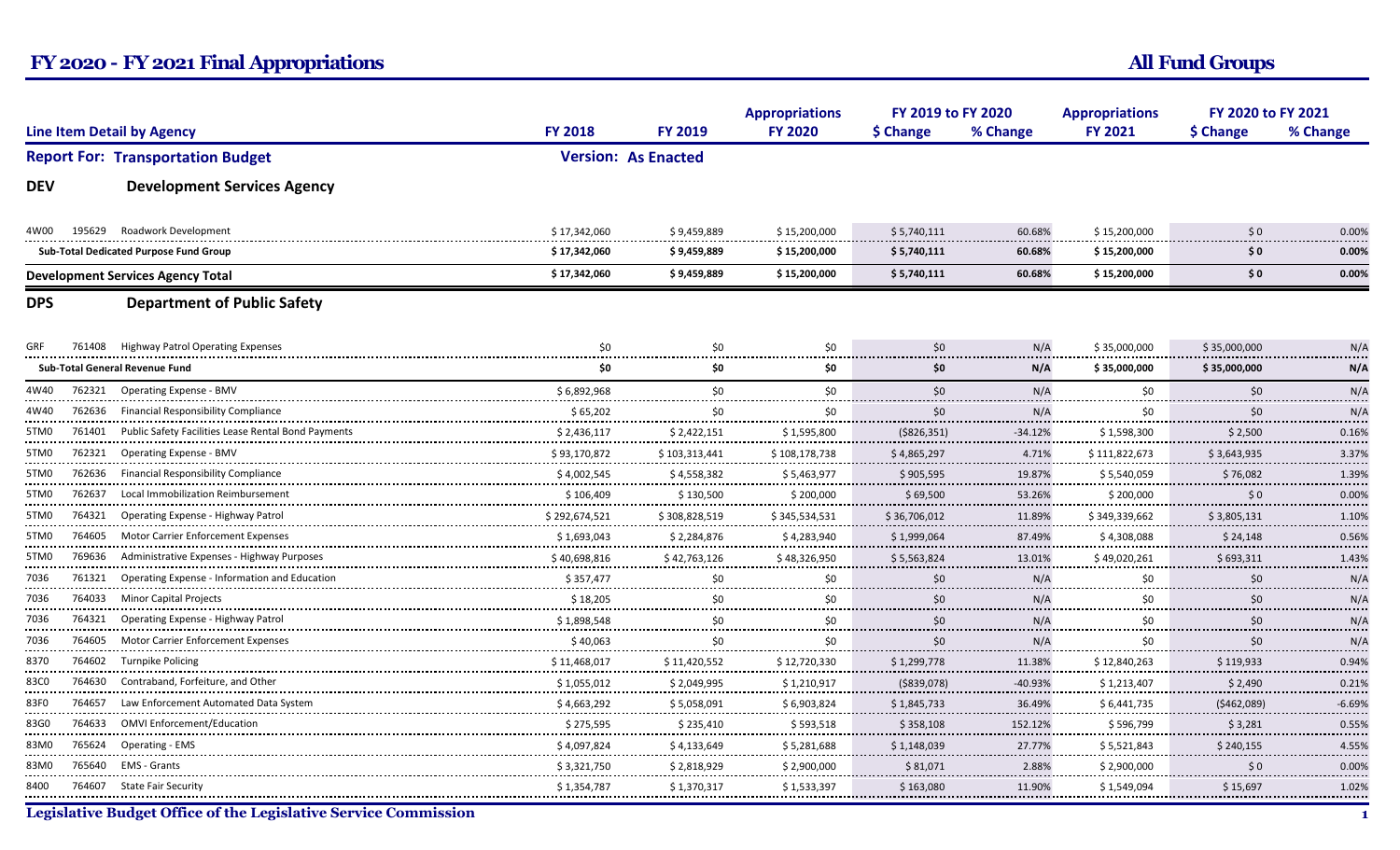|                                        |                                                                           |                                    |                           | <b>Appropriations</b>          | FY 2019 to FY 2020         |                               | <b>Appropriations</b>         | FY 2020 to FY 2021                               |                  |
|----------------------------------------|---------------------------------------------------------------------------|------------------------------------|---------------------------|--------------------------------|----------------------------|-------------------------------|-------------------------------|--------------------------------------------------|------------------|
|                                        | <b>Line Item Detail by Agency</b>                                         | <b>FY 2018</b>                     | <b>FY 2019</b>            | <b>FY 2020</b>                 | \$ Change                  | % Change                      | <b>FY 2021</b>                | \$ Change                                        | % Change         |
| <b>DPS</b>                             | <b>Department of Public Safety</b>                                        |                                    |                           |                                |                            |                               |                               |                                                  |                  |
| 8400<br>764617                         | Security and Investigations                                               | \$10,873,994                       | \$11,470,319              | \$15,333,469                   | \$3,863,150                | 33.68%                        | \$15,469,782                  | \$136,313                                        | 0.89%            |
| 8400<br>764626                         | State Fairgrounds Police Force                                            | \$990.056                          | \$981.048<br>------------ | \$1,263,762                    | \$282.715<br>------------  | 28.82%<br>----------          | \$1,276,143<br>.              | \$12.381                                         | 0.98%<br>.       |
| 764603<br>8410                         | Salvage and Exchange - Highway Patrol                                     | \$1,177,241                        | \$0<br>.                  | \$0                            | \$0                        | N/A<br>------------           | \$0                           | \$0                                              | N/A              |
| 8460<br>                               | 761625 Motorcycle Safety Education<br>----------------------------------- | \$3,128,524                        | \$2,978,173<br>           | \$3,823,000                    | \$844,827                  | 28.37%<br>.                   | \$3,823,000<br>.              | \$0                                              | 0.00%<br>.       |
| 8490<br>762627                         | Automated Title Processing Board                                          | \$13,255,498                       | \$11,249,932              | \$16,446,027                   | \$5,196,095                | 46.19%<br>.                   | \$16,446,027                  | \$0                                              | 0.00%            |
| 8490                                   | 762630 Electronic Liens and Titles                                        | \$2,355,855                        | \$2,106,810               | \$2,900,000                    | \$793,190                  | 37.65%                        | \$2,900,000                   | $\sf 50$                                         | 0.00%            |
|                                        | Sub-Total Highway Safety Fund Group                                       | \$502,072,231                      | \$520,174,220             | \$584,493,868                  | \$64,319,648               | 12.37%                        | \$592,807,136                 | \$8,313,268                                      | 1.42%            |
| 5390<br>762614                         | Motor Vehicle Dealers Board                                               | \$15,907                           | \$25,174                  | \$140,000                      | \$114,826                  | 456.12%                       | \$140,000                     | \$0                                              | 0.00%            |
| 5FF <sub>0</sub>                       | 762621 Indigent Interlock and Alcohol Monitoring                          | \$1,645,516                        | \$1,688,418               | \$2,000,000                    | \$311,582<br>.             | 18.45%                        | \$2,000,000                   | \$0                                              | 0.00%<br>.       |
| 5Y10                                   | 764695 State Highway Patrol Continuing Professional Training              | \$15,729<br>                       | \$75<br>                  | \$134,000<br>.                 | \$133,925<br>------------- | 177,973.09%                   | \$134,000<br>.                | \$0<br>.                                         | 0.00%<br>.       |
| Sub-Total Dedicated Purpose Fund Group |                                                                           | \$1,677,152                        | \$1,713,667               | \$2,274,000                    | \$560,333                  | 32.70%                        | \$2,274,000                   | $\boldsymbol{\mathsf{S}}\boldsymbol{\mathsf{0}}$ | 0.00%            |
| 5J90                                   | 761678 Federal Salvage/GSA<br>                                            | \$371,299                          | \$369,806                 | \$750,000                      | \$380,194                  | 102.81%<br>                   | \$750,000                     | \$0                                              | 0.00%            |
| 5V10                                   | 762682 License Plate Contributions                                        | \$2,342,599                        | \$2,364,429               | \$2,700,000                    | \$335,571                  | 14.19%                        | \$2,700,000                   | $\sf 50$                                         | 0.00%            |
| <b>Sub-Total Fiduciary Fund Group</b>  |                                                                           | \$2,713,899                        | \$2,734,235               | \$3,450,000                    | \$715,765                  | 26.18%                        | \$3,450,000                   | \$0                                              | 0.00%            |
| R024                                   | 762619 Unidentified Motor Vehicle Receipts                                | \$1,419,601                        | \$1,652,497               | \$1,885,000                    | \$232,503                  | 14.07%                        | \$1,885,000                   | \$0                                              | 0.00%            |
| R052                                   | 762623 Security Deposits                                                  | \$0<br>.                           | \$0                       | \$50,000                       | \$50.000                   | N/A                           | \$50.000                      | \$0                                              | 0.00%<br>.       |
|                                        | <b>Sub-Total Holding Account Fund Group</b>                               | \$1,419,601                        | \$1,652,497               | \$1,935,000                    | \$282,503                  | 17.10%                        | \$1,935,000                   | \$0                                              | 0.00%            |
| 3DU0                                   | 762628 BMV Grants                                                         | \$0                                | \$0                       | \$1,150,000                    | \$1,150,000                | N/A                           | \$1,150,000                   | \$0                                              | 0.00%            |
| 3GR0<br>764693                         | Highway Patrol Justice Contraband                                         | \$1,729,196                        | \$2,305,611               | \$1,230,549                    | (\$1,075,062)              | $-46.63%$                     | \$1,234,258                   | \$3,709                                          | 0.30%            |
| 3GS0<br>764694<br>--------             | Highway Patrol Treasury Contraband                                        | \$84                               | \$296,150                 | \$21,000                       | (\$275,150)                | $-92.91%$                     | \$21,000                      | $\sf 50$                                         | 0.00%            |
| 3GU0                                   | 761610 Information and Education Grant<br>                                | \$1,411,314                        | \$536,714                 | \$300,000                      | ( \$236, 714)              | $-44.10%$                     | \$300,000                     | \$0                                              | 0.00%            |
| 764608<br>3GU0                         | <b>Fatality Analysis Report System Grant</b>                              | \$152,076<br>.                     | \$154,183<br>             | \$175,000<br>                  | \$20,817<br>-------------  | 13.50%<br><b></b> .           | \$175,000<br>.                | \$0<br>--------------                            | 0.00%<br>        |
| 3GU0                                   | 764610 Highway Safety Programs Grant                                      | \$5,128,092                        | \$4,480,147               | \$4,036,721                    | (5443, 426)                | $-9.90%$                      | \$4,071,387                   | \$34,666                                         | 0.86%            |
| 764659<br>3GU0<br>                     | Motor Carrier Safety Assistance Program Grant                             | \$6,164,257<br>                    | \$6,923,189<br>           | \$5,755,900<br>--------------- | (\$1,167,289)<br>.         | $-16.86%$<br>---------------- | \$5,816,116<br>-------------- | \$60,216<br>                                     | 1.05%<br>        |
| 765610<br>3GU0                         | <b>EMS Grants</b>                                                         | \$121,520                          | \$222,284                 | \$225,000                      | \$2,716                    | 1.22%<br>.                    | \$225,000                     | \$0                                              | 0.00%<br>------- |
| 3GV0                                   | 761612 Traffic Safety Action Plan Grants                                  | \$16,022,036<br>------------------ | \$18,253,562<br>          | \$30,200,000                   | \$11,946,438               | 65.45%                        | \$30,200,000                  | \$0                                              | 0.00%<br>        |
|                                        | Sub-Total Federal Fund Group                                              | \$30,728,573                       | \$33,171,841              | \$43,094,170                   | \$9,922,329                | 29.91%                        | \$43,192,761                  | \$98,591                                         | 0.23%            |
|                                        | <b>Department of Public Safety Total</b>                                  | \$ 538,611,455                     | \$559,446,461             | \$635,247,038                  | \$75,800,577               | 13.55%                        | \$678,658,897                 | \$43,411,859                                     | 6.83%            |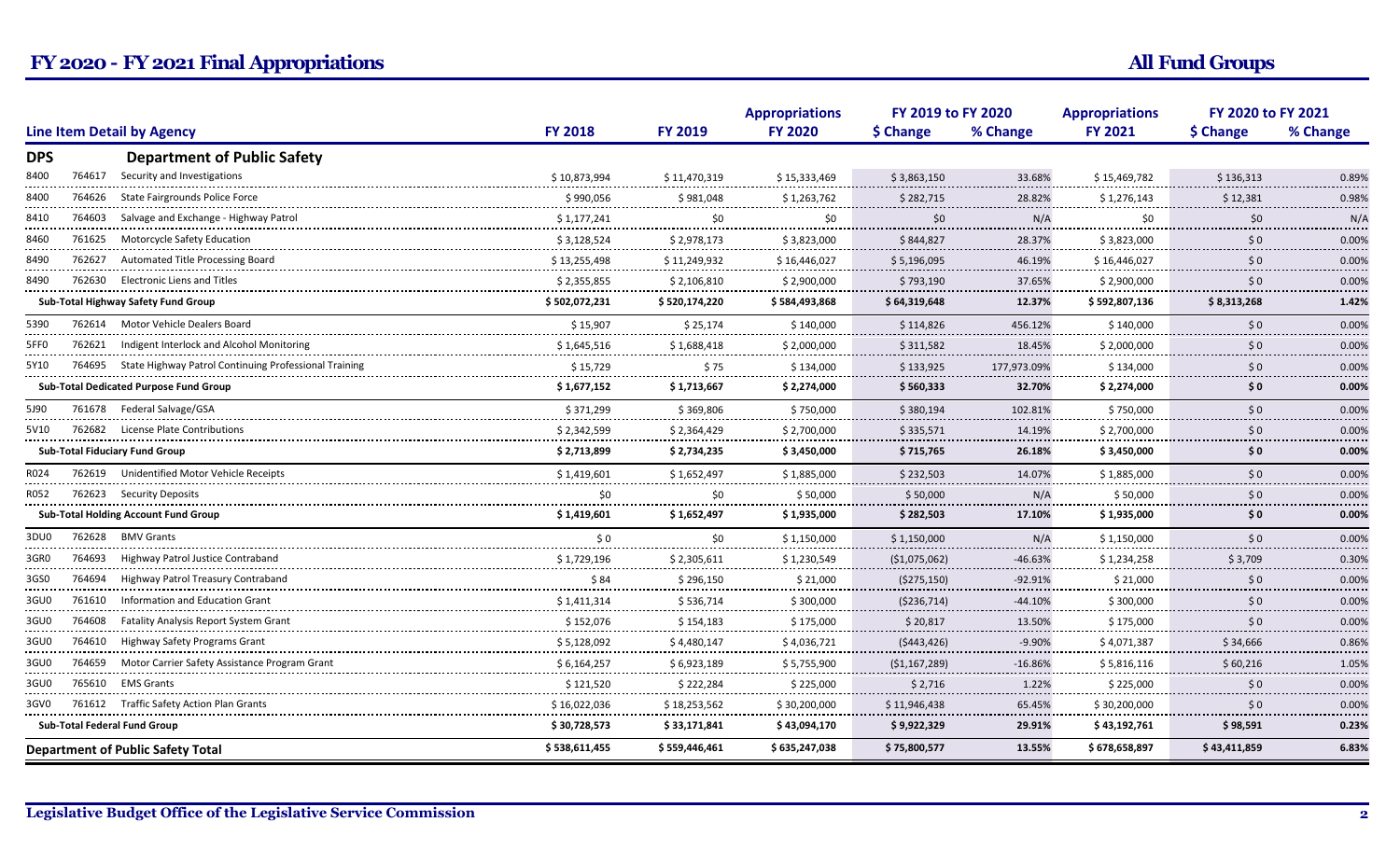|            |                                                          |                                                                                                                                                                                                                                                                                                                                                                                                                                                                                                                                                                                                                                                                                                                                                                                                                                                                                                                                                                                                                                                                                               |                           | <b>Appropriations</b>                  | FY 2019 to FY 2020                 |                   | <b>Appropriations</b>                              | FY 2020 to FY 2021       |                   |
|------------|----------------------------------------------------------|-----------------------------------------------------------------------------------------------------------------------------------------------------------------------------------------------------------------------------------------------------------------------------------------------------------------------------------------------------------------------------------------------------------------------------------------------------------------------------------------------------------------------------------------------------------------------------------------------------------------------------------------------------------------------------------------------------------------------------------------------------------------------------------------------------------------------------------------------------------------------------------------------------------------------------------------------------------------------------------------------------------------------------------------------------------------------------------------------|---------------------------|----------------------------------------|------------------------------------|-------------------|----------------------------------------------------|--------------------------|-------------------|
|            |                                                          | <b>FY 2018</b>                                                                                                                                                                                                                                                                                                                                                                                                                                                                                                                                                                                                                                                                                                                                                                                                                                                                                                                                                                                                                                                                                | <b>FY 2019</b>            | <b>FY 2020</b>                         | \$ Change                          | % Change          | <b>FY 2021</b>                                     | \$ Change                | % Change          |
| <b>PWC</b> | <b>Public Works Commission</b>                           |                                                                                                                                                                                                                                                                                                                                                                                                                                                                                                                                                                                                                                                                                                                                                                                                                                                                                                                                                                                                                                                                                               |                           |                                        |                                    |                   |                                                    |                          |                   |
|            |                                                          | \$234,957                                                                                                                                                                                                                                                                                                                                                                                                                                                                                                                                                                                                                                                                                                                                                                                                                                                                                                                                                                                                                                                                                     | \$242,992                 | \$374,938                              | \$131,946                          | 54.30%            | \$303,311                                          | (571, 627)               | $-19.10%$<br>     |
| 150701     | Local Transportation Improvement Program                 | \$52,479,238                                                                                                                                                                                                                                                                                                                                                                                                                                                                                                                                                                                                                                                                                                                                                                                                                                                                                                                                                                                                                                                                                  | \$59,393,276              | \$63,000,000                           | \$3,606,724                        | 6.07%             | \$ 63,000,000                                      | \$0                      | 0.00%<br>         |
|            |                                                          | \$52,714,195                                                                                                                                                                                                                                                                                                                                                                                                                                                                                                                                                                                                                                                                                                                                                                                                                                                                                                                                                                                                                                                                                  | \$59,636,268              | \$63,374,938                           | \$3,738,670                        | 6.27%             | \$63,303,311                                       | (571, 627)               | $-0.11%$          |
|            |                                                          | \$52,714,195                                                                                                                                                                                                                                                                                                                                                                                                                                                                                                                                                                                                                                                                                                                                                                                                                                                                                                                                                                                                                                                                                  | \$59,636,268              | \$63,374,938                           | \$3,738,670                        | 6.27%             | \$63,303,311                                       | (571, 627)               | $-0.11%$          |
| <b>DOT</b> | <b>Department of Transportation</b>                      |                                                                                                                                                                                                                                                                                                                                                                                                                                                                                                                                                                                                                                                                                                                                                                                                                                                                                                                                                                                                                                                                                               |                           |                                        |                                    |                   |                                                    |                          |                   |
|            |                                                          | \$0                                                                                                                                                                                                                                                                                                                                                                                                                                                                                                                                                                                                                                                                                                                                                                                                                                                                                                                                                                                                                                                                                           | \$0                       | \$70.000.000                           | \$70,000,000                       | N/A               | \$70,000,000                                       | 50                       | 0.00%             |
|            |                                                          | \$0                                                                                                                                                                                                                                                                                                                                                                                                                                                                                                                                                                                                                                                                                                                                                                                                                                                                                                                                                                                                                                                                                           | \$0                       | \$70,000,000                           | \$70,000,000                       | N/A               | \$70,000,000                                       | \$0                      | 0.00%             |
|            |                                                          | \$4,519,878                                                                                                                                                                                                                                                                                                                                                                                                                                                                                                                                                                                                                                                                                                                                                                                                                                                                                                                                                                                                                                                                                   | \$6,344,422               | \$5,000,000                            | (51, 344, 422)                     | $-21.19%$         | \$5,000,000                                        | \$0                      | 0.00%             |
|            |                                                          | \$18,869,636                                                                                                                                                                                                                                                                                                                                                                                                                                                                                                                                                                                                                                                                                                                                                                                                                                                                                                                                                                                                                                                                                  | \$18,200,343              | \$15,250,000                           | (\$2,950,343)                      | $-16.21%$         | \$15,250,000                                       | 50                       | 0.00%             |
| 772430     | Infrastructure Debt Reserve Title 23-49                  | \$525.000                                                                                                                                                                                                                                                                                                                                                                                                                                                                                                                                                                                                                                                                                                                                                                                                                                                                                                                                                                                                                                                                                     | \$550.670                 | \$600,000                              | \$49,330                           | 8.96%             | \$600.000                                          | 50                       | 0.00%             |
|            |                                                          | \$3,089,114                                                                                                                                                                                                                                                                                                                                                                                                                                                                                                                                                                                                                                                                                                                                                                                                                                                                                                                                                                                                                                                                                   | \$3,485,204               | \$3,500,000                            | \$14,796                           | 0.42%             | \$3,500,000                                        | $\frac{1}{2}$            | 0.00%             |
|            |                                                          | \$525,474                                                                                                                                                                                                                                                                                                                                                                                                                                                                                                                                                                                                                                                                                                                                                                                                                                                                                                                                                                                                                                                                                     | \$481,669                 | \$650,000                              | \$168,331                          | 34.95%            | \$650,000                                          | \$0                      | 0.00%             |
|            |                                                          | \$105,699                                                                                                                                                                                                                                                                                                                                                                                                                                                                                                                                                                                                                                                                                                                                                                                                                                                                                                                                                                                                                                                                                     | \$1,779,584               | \$2,000,000                            | \$220,416                          | 12.39%            | \$2,000,000                                        | \$0                      | 0.00%<br>-------- |
|            |                                                          | \$8,154,967                                                                                                                                                                                                                                                                                                                                                                                                                                                                                                                                                                                                                                                                                                                                                                                                                                                                                                                                                                                                                                                                                   | \$16,524,848              | \$17,658,600                           | \$1,133,752                        | 6.86%             | \$20,798,000                                       | \$3,139,400              | 17.78%<br>.       |
|            |                                                          | \$24,011,256                                                                                                                                                                                                                                                                                                                                                                                                                                                                                                                                                                                                                                                                                                                                                                                                                                                                                                                                                                                                                                                                                  | \$25,288,495              | \$27,591,086                           | \$2,302,591                        | 9.11%             | \$28,089,039                                       | \$497,953                | 1.80%             |
|            |                                                          | \$32,353,524                                                                                                                                                                                                                                                                                                                                                                                                                                                                                                                                                                                                                                                                                                                                                                                                                                                                                                                                                                                                                                                                                  | \$37,642,567<br>.         | \$41,742,250                           | \$4,099,683                        | 10.89%            | \$41,742,251                                       | \$1                      | 0.00%<br>.        |
|            |                                                          | \$544,236,153                                                                                                                                                                                                                                                                                                                                                                                                                                                                                                                                                                                                                                                                                                                                                                                                                                                                                                                                                                                                                                                                                 | \$510,951,198             | \$932,734,023                          | \$421,782,825                      | 82.55%            | \$925,604,799                                      | (57, 129, 224)           | $-0.76%$          |
|            |                                                          | \$ 1,175,107,315                                                                                                                                                                                                                                                                                                                                                                                                                                                                                                                                                                                                                                                                                                                                                                                                                                                                                                                                                                                                                                                                              | \$1,205,967,481           | \$ 1,228,078,291                       | \$22,110,810                       | 1.83%             | \$1,238,839,103                                    | \$10,760,812             | 0.88%             |
|            |                                                          | \$62,891,273                                                                                                                                                                                                                                                                                                                                                                                                                                                                                                                                                                                                                                                                                                                                                                                                                                                                                                                                                                                                                                                                                  | \$58,833,343<br>--------- | \$80,000,000                           | \$21,166,657                       | 35.98%<br><b></b> | \$80,000,000                                       | \$0                      | 0.00%             |
|            |                                                          | \$81,245,440                                                                                                                                                                                                                                                                                                                                                                                                                                                                                                                                                                                                                                                                                                                                                                                                                                                                                                                                                                                                                                                                                  | \$69,409,604              | \$0                                    | ( \$69,409,604)                    | $-100.00%$        | \$0                                                | \$0                      | N/A               |
| 772437     | Maior New State Infrastructure Bond Debt Service - State | \$23,409,313                                                                                                                                                                                                                                                                                                                                                                                                                                                                                                                                                                                                                                                                                                                                                                                                                                                                                                                                                                                                                                                                                  | \$26,960,129              | \$27,462,900                           | \$502,771                          | 1.86%             | \$24,972,600                                       | ( \$2,490,300)           | $-9.07%$          |
|            |                                                          | \$125,277,779                                                                                                                                                                                                                                                                                                                                                                                                                                                                                                                                                                                                                                                                                                                                                                                                                                                                                                                                                                                                                                                                                 | \$157,571,253             | \$162,741,000                          | \$5,169,747                        | 3.28%             | \$151,352,500                                      | (\$11,388,500)           | $-7.00%$          |
|            |                                                          | \$524,287,140                                                                                                                                                                                                                                                                                                                                                                                                                                                                                                                                                                                                                                                                                                                                                                                                                                                                                                                                                                                                                                                                                 | \$586,541,430             | \$603,832,334                          | \$17,290,904                       | 2.95%             | \$595,209,104                                      | ( \$8,623,230)           | $-1.43%$          |
|            |                                                          | \$34,144,344                                                                                                                                                                                                                                                                                                                                                                                                                                                                                                                                                                                                                                                                                                                                                                                                                                                                                                                                                                                                                                                                                  | \$35,602,016              | \$35,143,571                           | (5458, 445)                        | $-1.29%$          | \$35,846,442                                       | \$702,871                | 2.00%<br>-------- |
|            |                                                          | \$998,462                                                                                                                                                                                                                                                                                                                                                                                                                                                                                                                                                                                                                                                                                                                                                                                                                                                                                                                                                                                                                                                                                     | \$593,436                 | \$1,500,000                            | \$906,564                          | 152.77%           | \$1,500,000                                        | \$0                      | 0.00%<br>.        |
|            |                                                          | \$10,646,394                                                                                                                                                                                                                                                                                                                                                                                                                                                                                                                                                                                                                                                                                                                                                                                                                                                                                                                                                                                                                                                                                  | \$13,139,053              | \$14,172,000                           | \$1,032,947                        | 7.86%             | \$14,172,000                                       | \$0                      | 0.00%             |
|            |                                                          | \$0                                                                                                                                                                                                                                                                                                                                                                                                                                                                                                                                                                                                                                                                                                                                                                                                                                                                                                                                                                                                                                                                                           | \$0                       | \$405,000                              | \$405,000                          | N/A               | \$405,000                                          | \$0                      | 0.00%             |
|            |                                                          | <b>Line Item Detail by Agency</b><br>150402 Local Transportation Improvement Program - Operating<br>Sub-Total Dedicated Purpose Fund Group<br><b>Public Works Commission Total</b><br>775470 Public Transportation-State<br>Sub-Total General Revenue Fund<br>772426 Highway Infrastructure Bank - Federal<br>772427 Highway Infrastructure Bank - State<br>772431 Roadway Infrastructure Bank - State<br>772433 Infrastructure Debt Reserve - State<br>777477 Aviation Infrastructure Bank - State<br>770003 Transportation Facilities Lease Rental Bond Payments<br>771411 Planning and Research - State<br>771412 Planning and Research - Federal<br>772421 Highway Construction - State<br>772422 Highway Construction - Federal<br>772424 Highway Construction - Other<br>772425 Highway Construction - Turnpike<br>772438 Major New State Infrastructure Bond Debt Service - Federal<br>773431 Highway Maintenance - State<br>775452 Public Transportation - Federal<br>775454 Public Transportation - Other<br>776462 Grade Crossings - Federal<br>777472 Airport Improvements-Federal | .<br><br>.                | ----------<br>---------------<br>.<br> | ---------------<br>--------------- | ------------      | ---------------<br>.<br>.<br>.<br>.<br>----------- | .<br>.<br>.<br>.<br><br> | <br>.             |